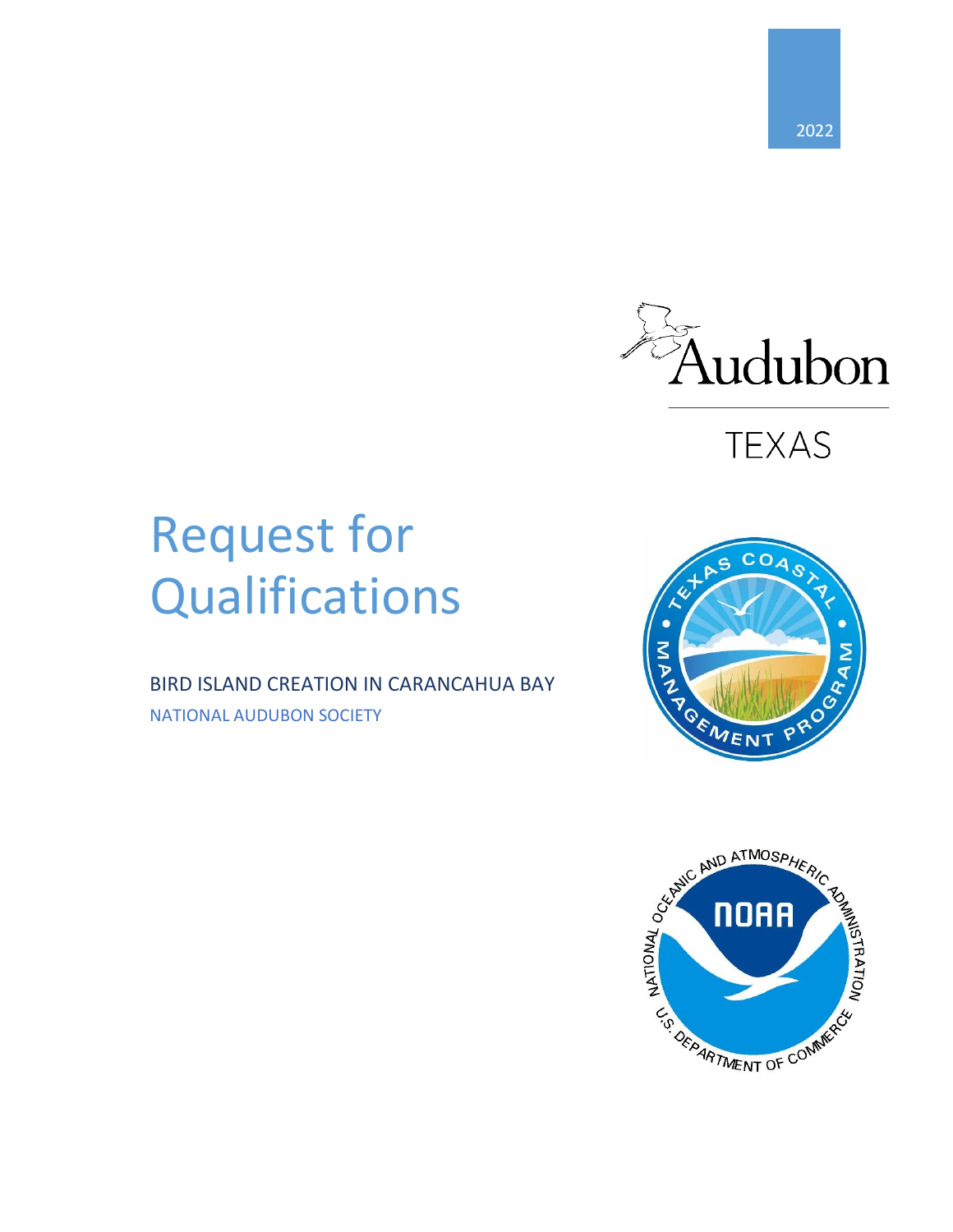

# **Organization Background and Mission**:

For more than a century, the National Audubon Society (Audubon) has built a legacy of conservation success by mobilizing the strength of its network of members, Chapters, Audubon Centers, state offices and dedicated professional staff to connect people with nature and the power to protect it. A powerful combination of science, education and policy expertise combine in efforts ranging from protection and restoration of local habitats to the implementation of policies that safeguard birds, other wildlife and the resources that sustain us all--in the U.S. and across the Americas.

**Audubon's Mission**: The National Audubon Society protects birds and the places they need, today and tomorrow, throughout the Americas using science, advocacy, education, and on-the-ground conservation.

## **Project Description**:

As part of our efforts to add new bird islands to the Matagorda Bay area Audubon is seeking a qualified firm to provide design, engineering, and permitting for creation of a coastal bird island near the mouth of Carancahua Bay. This project was awarded to Audubon through the Texas Coastal Management Program Cycle 26 grant funds. These funds are available to the State of Texas by the U.S. Department of Commerce, National Oceanic and Atmospheric Administration, pursuant to the Coastal Zone Management Act of 1972, 16 U.S.C. § 1451 et seq., Financial Assistance Award No. NA21NOS4190136. The GLO will participate in the project as the managing state agency and will approve final designs.

## **Professional Services Scope of Work**:

Audubon is seeking a professional services firm to provide design, engineering, permitting and other related services. The selected firm will perform support services to assist Audubon. Audubon anticipates entering into a contract with the successful firm (s) for a 12 month period with an option to renew as needed. Anticipated support services include, but are not limited to:

- Engineering, design and modeling to prepare 30%, 60%, 90% conceptual island designs;
- Bid documents (100% design with technical specifications);
- Section 404 permit application preparation, submission, and correspondence;
- GLO submerged land lease application preparation, submission, and correspondence.

## **Submission Requirements**:

- Submissions shall consist of a cover letter and a statement of qualifications.
- The cover letter shall be no more than one standard letter size page, text size no smaller than size 12 font, and clearly indicate the name, title, email address and telephone number of the submitting firm's primary contact.
- The statement of qualifications shall be no more than 15 double-sided standard letter size pages, text size no smaller than size 12 font, include firm and/or team organization, background, examples of relevant previous project experience, resumes of key personnel and all other supporting documentation.
- If more than one entity is responding to this RFQ under a single proposal, the statement of qualifications shall list all entities that are a part of the proposal and detail the services to be provided.
- Submissions shall consist of one electronic copy in PDF format.
- Submissions shall be submitted through email with the subject line "Bird Island Creation in Carancahua Bay RFQ"